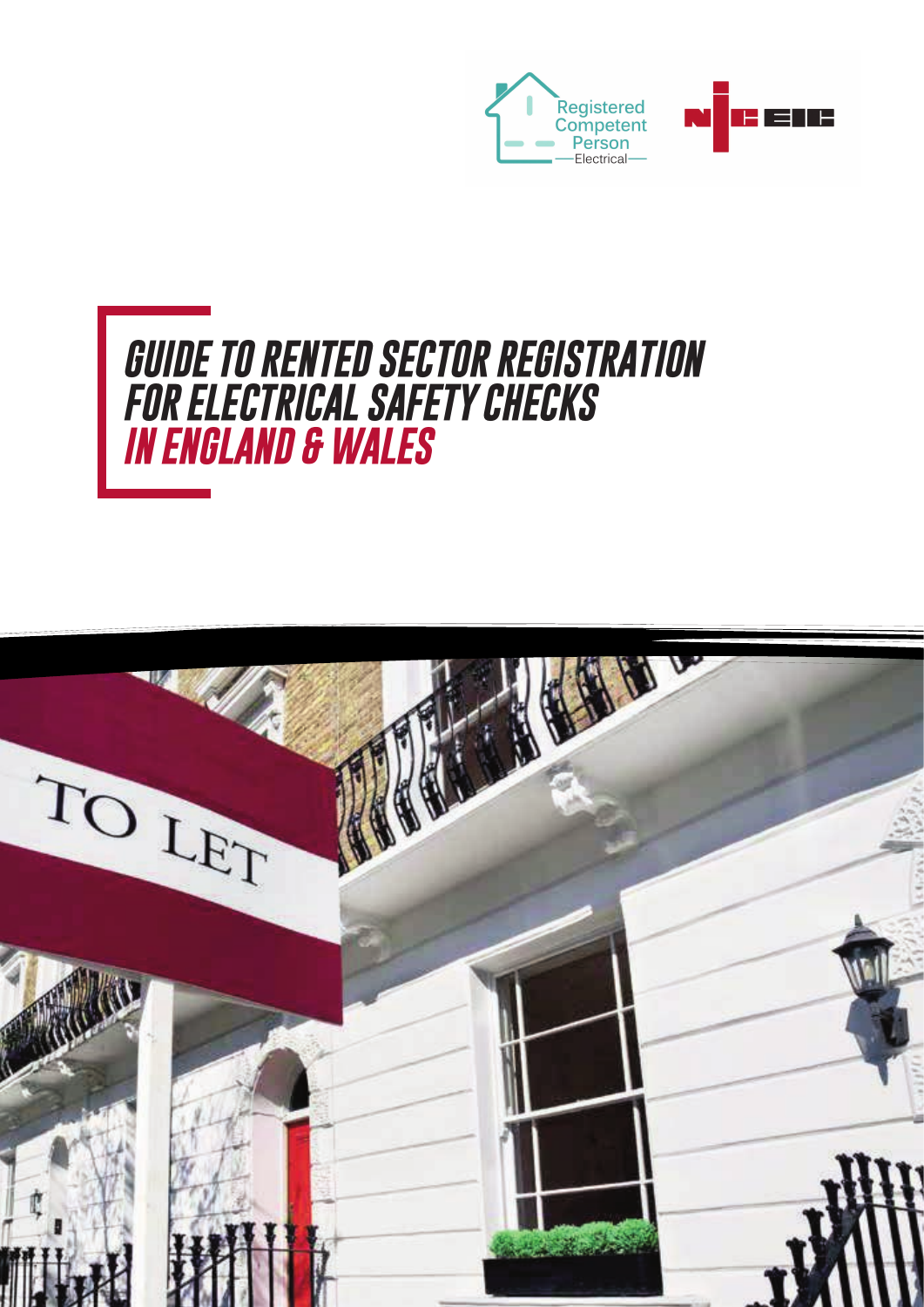### *PURPOSE OF THIS GUIDE*

This guide is designed to help you through the registration process for the NICEIC Rented Sector Scheme.

- the registration process step-by-step, including sections on how to complete your application for registration,
- how to prepare for your assessment (where required), and
- what happens once you are certified.

Also included in this guide are the requirements for your business. If at any point you need some advice or assistance, please contact us on 0333 015 6626 we will be happy to help.

### **What is the Rented Sector Scheme?**

Registration will allow your business to be listed on the Registered Competent Person Electrical website. This is where the Government directs landlords or their agents to search for electrical contractors certified to undertake Electrical Installation Condition Reporting in the Rented Sector in England & Wales.

### **Why would I want to be listed on the Registered Competent Person Electrical website for Electrical Installation Condition Reporting in the Rented Sector?**

Landlords who let homes are required to appoint a qualified competent person, such as a registered electrical contractor to carry out a periodic inspection and test (PIT) of the electrical installation in their properties at a maximum of every five years or sooner if the previous Electrical Installation Condition Report (EICR) indicates a shorter testing interval is required. Or run the risk of being fined tens of thousands of pounds.

### England

From 1st July 2020 all new private tenancies require an electrical safety check to be in place.

From 1st April 2021 all existing private tenancies require an electrical safety check to be in place.

Further information from the English Government can be found [here](https://www.gov.uk/government/publications/electrical-safety-standards-in-the-private-rented-sector-guidance-for-landlords-tenants-and-local-authorities/guide-for-landlords-electrical-safety-standards-in-the-private-rented-sector).

#### **Wales**

As part of the Governments Renting Homes (Wales) Act 2016, from 1st December 2022 all social and private tenancies will require an electrical safety check to be in place.

Further information from the Welsh Government can be found [here](https://gov.wales/fitness-homes-human-habitation-guidance-landlords-html).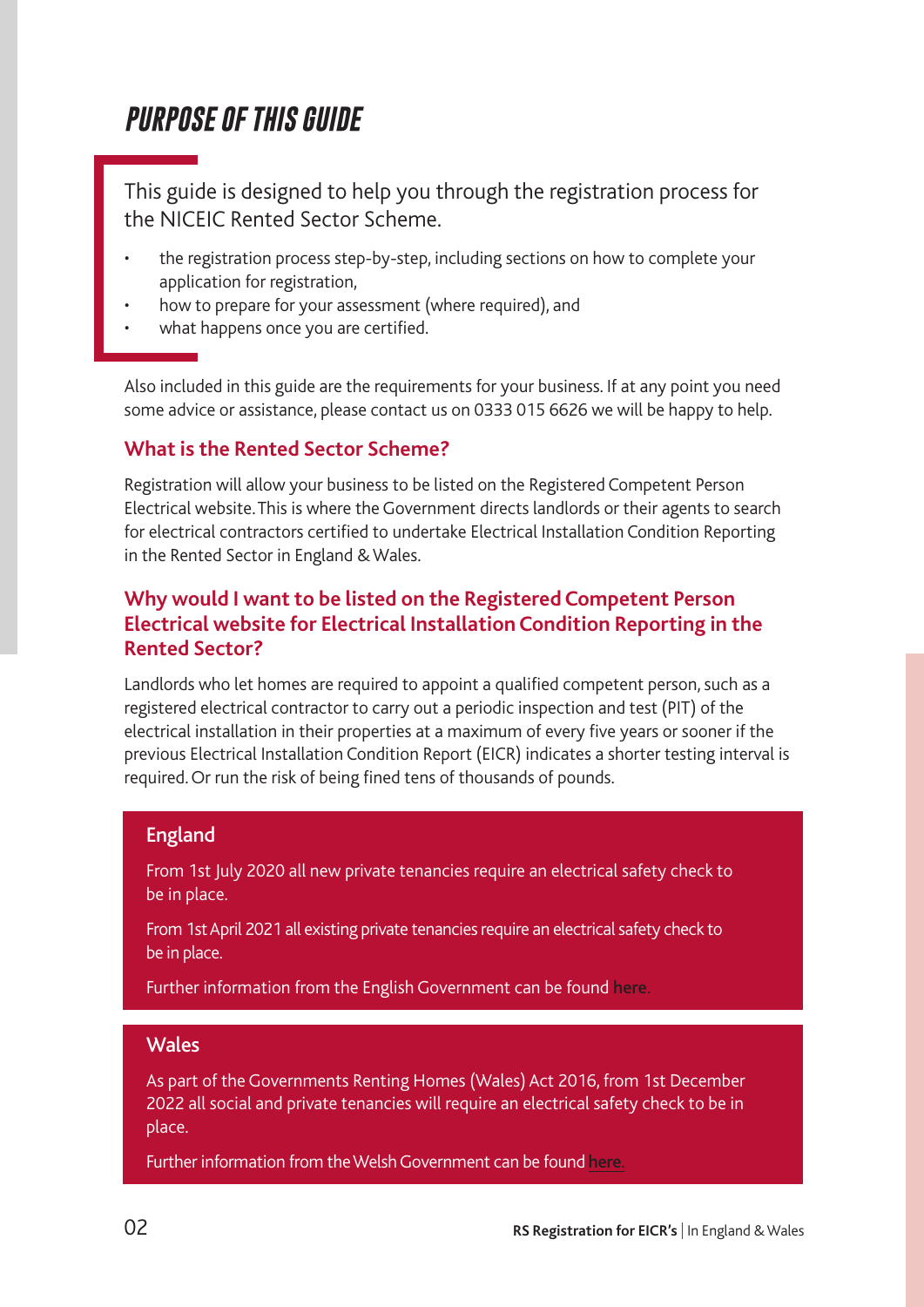Landlords have a choice in relation to engaging a person to undertake the electrical safety check and can either -

*In England and Wales*

• Use a contractor that is listed on the Register **www.electricalcompetentperson.co.uk/**

*or in England only*

• Find a competent person using a checklist covered in the Department for Levelling Up, Housing and Communities Guidance which can be viewed [here.](https://www.gov.uk/government/publications/electrical-safety-standards-in-the-private-rented-sector-guidance-for-landlords-tenants-and-local-authorities)

Landlords are guided to use registered businesses by Government; therefore, these changes provide business opportunities for electrical contractors wanting to work in this sector.



### *CONTENTS*

| <b>Application Guidance</b>                          | (14) |
|------------------------------------------------------|------|
| Suitable Qualifications and Experience Requirements. | 06.  |
| After you are Certified                              |      |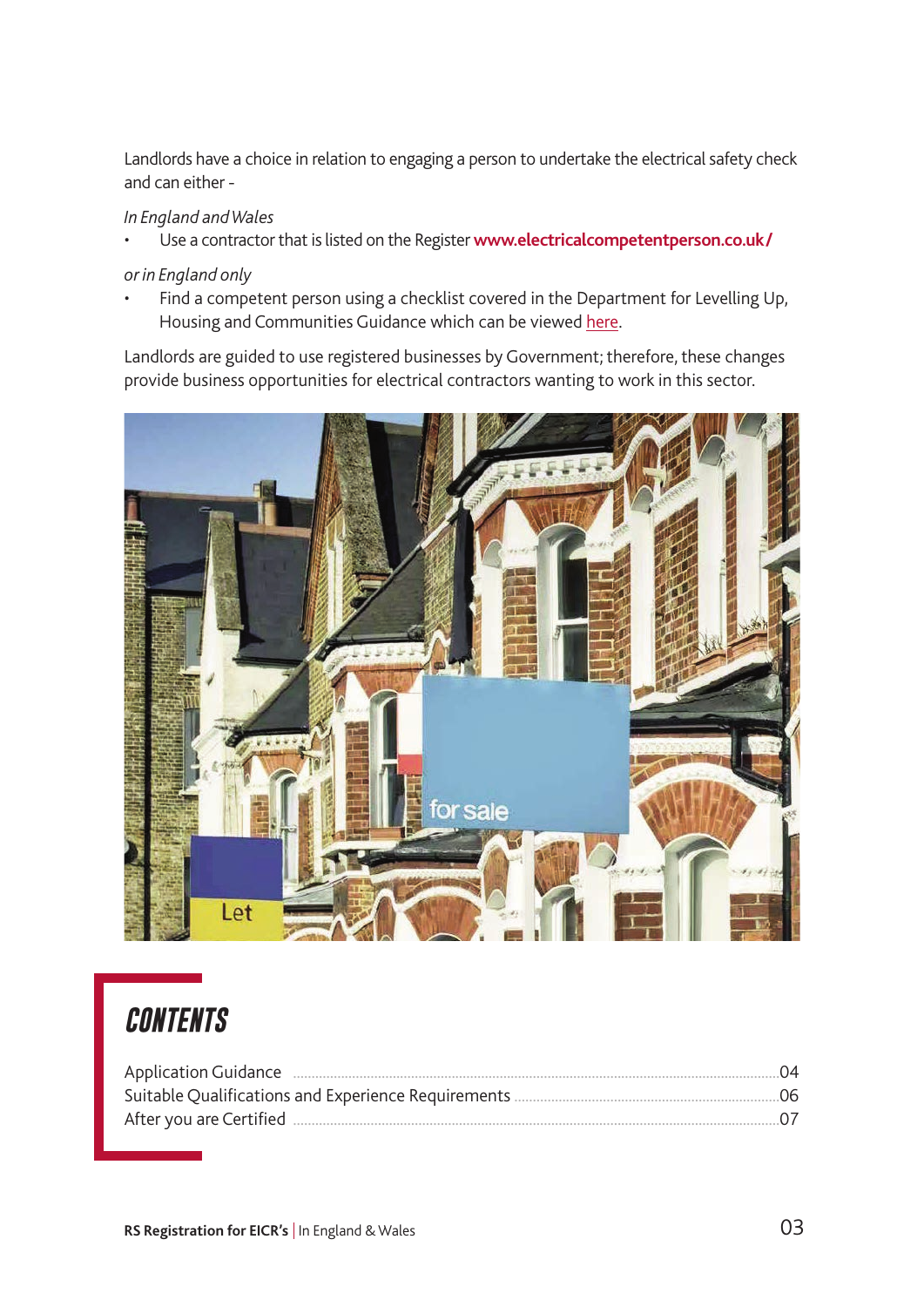## *APPLICATION GUIDANCE*

To to be listed on the Registered Competent Person Electrical website to undertake Electrical Installation Condition Reporting in the Rented Sector in England & Wales, you need to apply by completing a Rented Sector Scheme Application form; confirming your Business meets the following requirements and provide the applicable qualifications and insurance evidence for review.\*

Qualified Supervisors of NICEIC Approved Contractors and Certsure Scheme for ECA Contractors do not need to provide Craft qualification evidence but will be required to evidence the Electrical Inspectors 18th Edition and Periodic Inspection and Testing Qualifications.

- Agree to abide by the Rented Sector Scheme Rules
- Agree for your business details to be listed on the Registered Competent Person Electrical website to undertake electrical safety reports
- Agree to use the Electrical Safety First Best Practice Guide No. 4 (current issue) Electrical Installation Condition Reporting: Classification Codes for domestic and similar electrical installations
- Confirm that your business holds at least £250,000 Professional Indemnity Insurance covering Electrical Installation Condition Reporting
- Confirm the operatives undertaking Electrical Inspections are competent\*\* to do so



Registrants on the Certsure Scheme for ECA Contractors must hold Domestic Installer Scheme Certification to be eligible to be listed on the Registered Competent Person website to undertake Electrical Installation Condition Reporting in the Rented Sector.

> \*Business with Defined Approval status may not be eligible, please call us on 0333 015 6625 for further guidance \*\*Please click **[here](http://www.niceic.com/join-us/private-rented-sector-(1)/acceptable-prs-ei-qualifications-may-22.aspx)** to view the Acceptable Qualifications for the Rented Sector Scheme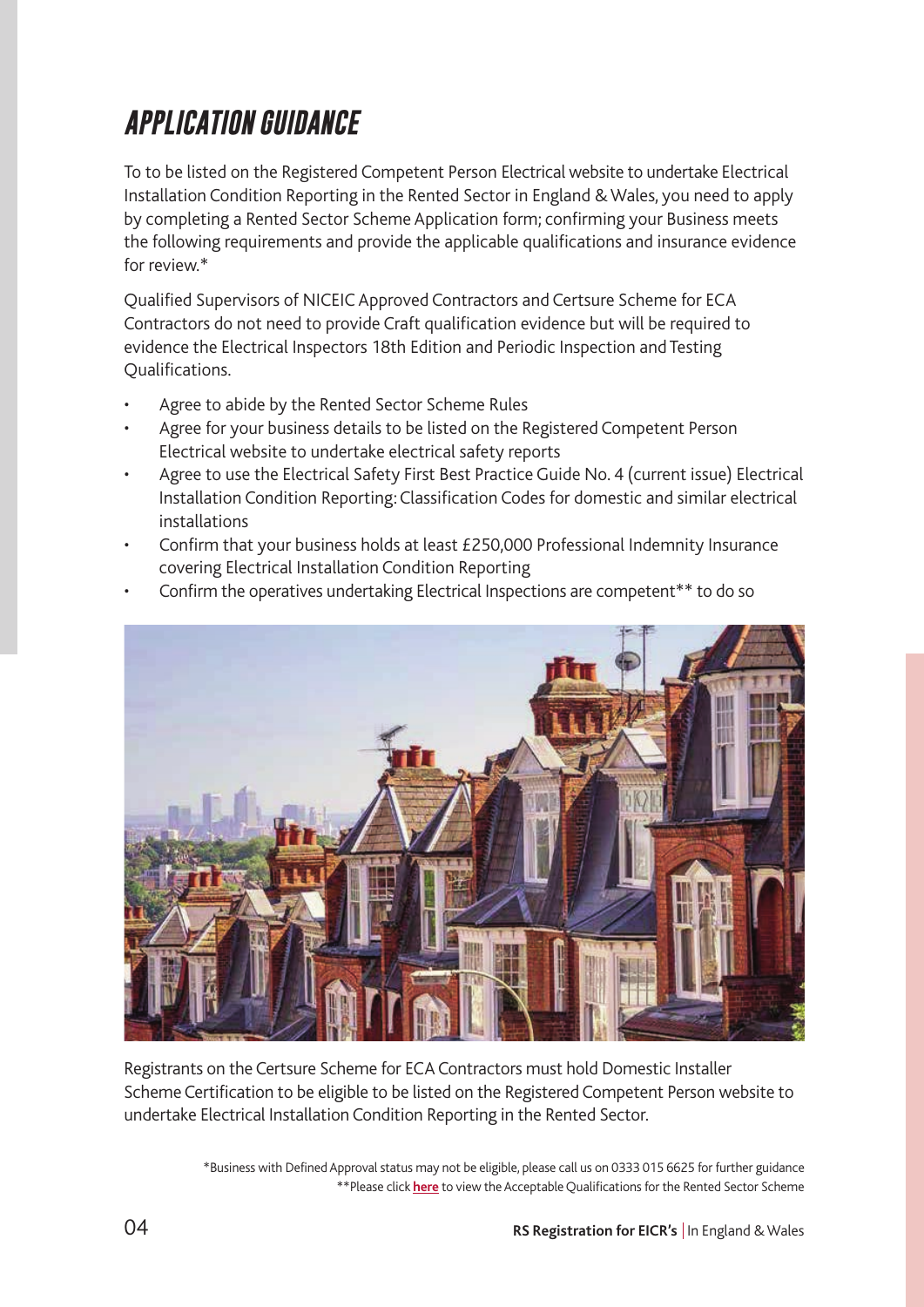There is no application cost for being listed on the Registered Competent Person Electrical website for Electrical Installation Condition Reporting in the Rented Sector in England & Wales for NICEIC Approved Contractors and Certsure Scheme for ECA Contractors who hold Domestic Installer Scheme Certification.

Once your application has been reviewed a registration certificate will be issued and your business will be listed on the Registered Competent Person Electrical website for Landlords or their agents to search for contractors registered to undertake Electrical Installation Condition Reporting in the Rented Sector in England & Wales.

### **NICEIC Domestic Installers**

Competent Person Scheme assessments do not cover Electrical Installation Condition Reporting. Once your application has been confirmed we will contact you to take payment for an on-site assessment to demonstrate competence for the completion of Electrical Installation Condition Reporting.

You should make available for assessment a minimum of 2 Electrical Installation Condition Reporting (EICR) work in dwellings completed in the previous 12 months by your business. The electrical installations should be able to be de-energised and isolated at the time of the assessment to allow dead tests to be safely demonstrated.

During the on-site assessment the Assessor will be looking for the proposed Electrical Inspector to demonstrate that they are well versed in the inspection, testing, and reporting procedures for carrying our electrical installation condition reporting in dwellings.

After the on-site assessment has been completed by our assessor, they will make one of the following recommendations. The report will then be internally verified, and a letter will be sent to you confirming your assessment outcome.

### **Acceptance**

Following your successful assessment, we will send you a Rented Sector Scheme registration certificate.

### **Further Action**

In some cases, a business may not satisfy all scheme requirements during the assessment, the Assessor will explain what action you will need to take to progress your application.

This is likely to be either:

**Providing documentary evidence** - you will need to confirm that you have addressed all matters that your Assessor has detailed in the Assessment Report, before your registration can be completed. This can be done by posting or emailing documentary evidence to our Head Office.

**Additional assessment** – a further assessment will be required if the matter relates to the technical standard of the electrical installation condition reporting. The Assessor will wish to see further examples of electrical installation condition reporting which will incur an additional assessment fee, refer to the current Scheme Fee Sheet for information.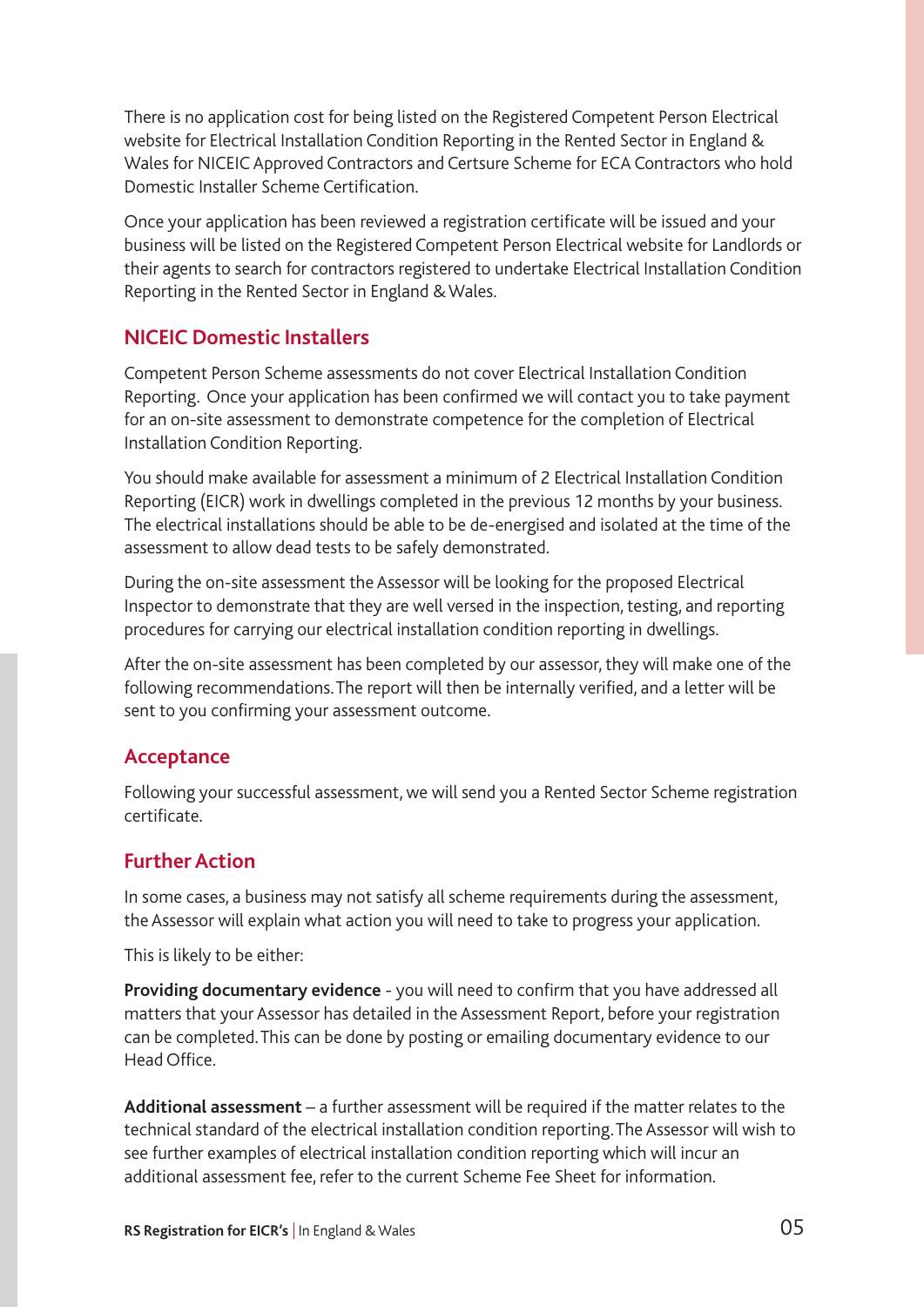## *SUITABLE QUALIFICATIONS AND EXPERIENCE REQUIREMENTS*

During application (where applicable) and surveillance assessments your assessor will need to check the Electrical Inspectors qualifications, so please ensure you have the original certificates available.

If you have any questions regarding training qualifications or any other part of the registration process please contact us, and we will be happy to help. Please click **[here](http://www.niceic.com/join-us/private-rented-sector-(1)/acceptable-prs-ei-qualifications-may-22.aspx)** to view the Acceptable Qualifications for the Rented Sector Scheme.



Tel: 0333 015 6626 Email: applications@niceic.com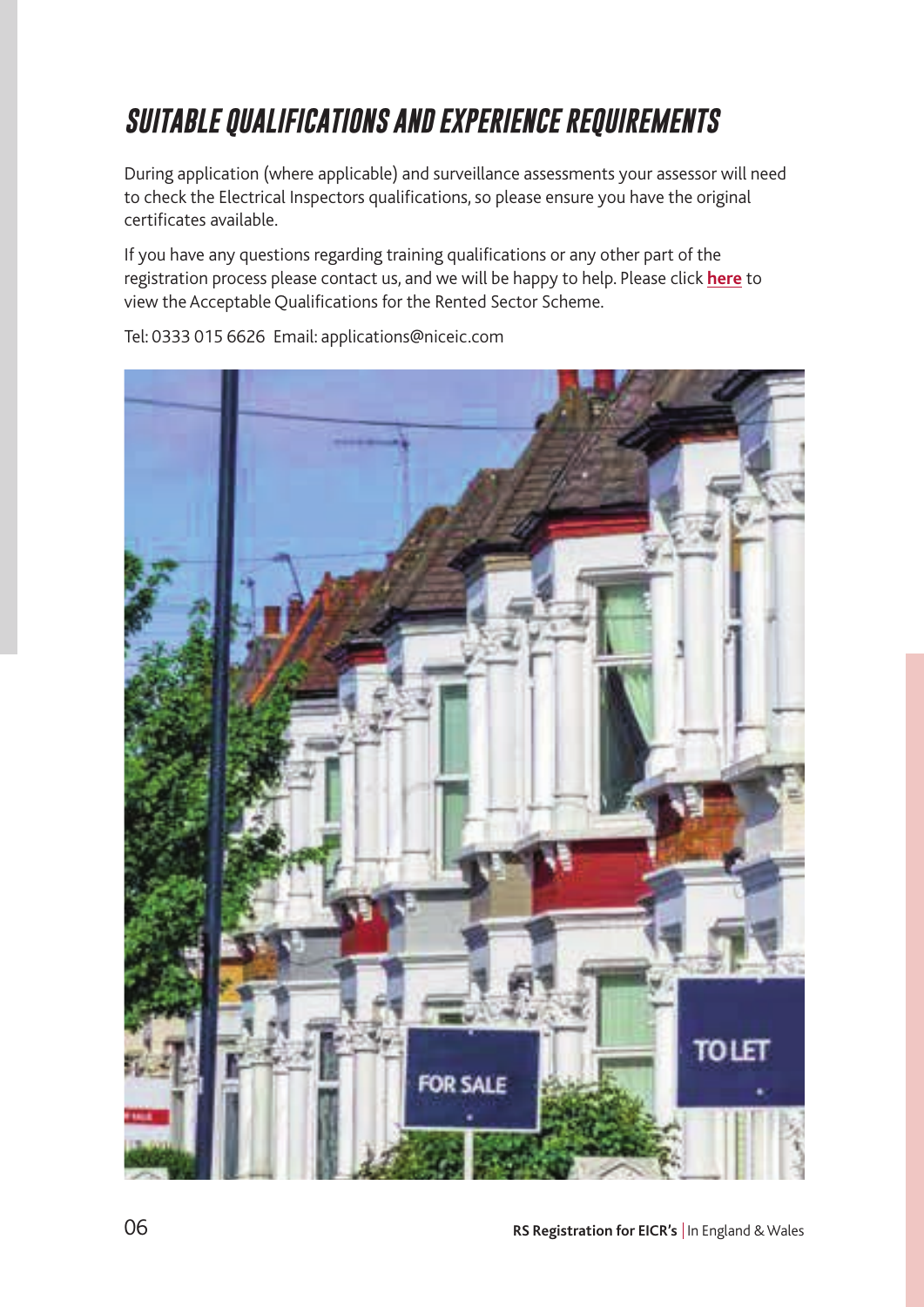## *AFTER YOU ARE CERTIFIED*

Once certified, you must demonstrate that you are continuing to comply with the scheme rules and that technical standards are being maintained. We ensure this by undertaking surveillance assessments with your business on a regular basis, normally every year.

For NICEIC Approved Contractors and business' certified on the Certsure Scheme for ECA Contractors this is covered during surveillance assessments.

For NICEIC Domestic Installers this will require an additional surveillance assessment which will incur an additional assessment fee. Please refer to the current **[Domestic Installer](http://www.niceic.com/join-us/domestic-installer-scheme-(1)/dis-fee-sheet-22.aspx) [Scheme fee sheet](http://www.niceic.com/join-us/domestic-installer-scheme-(1)/dis-fee-sheet-22.aspx)** for information.